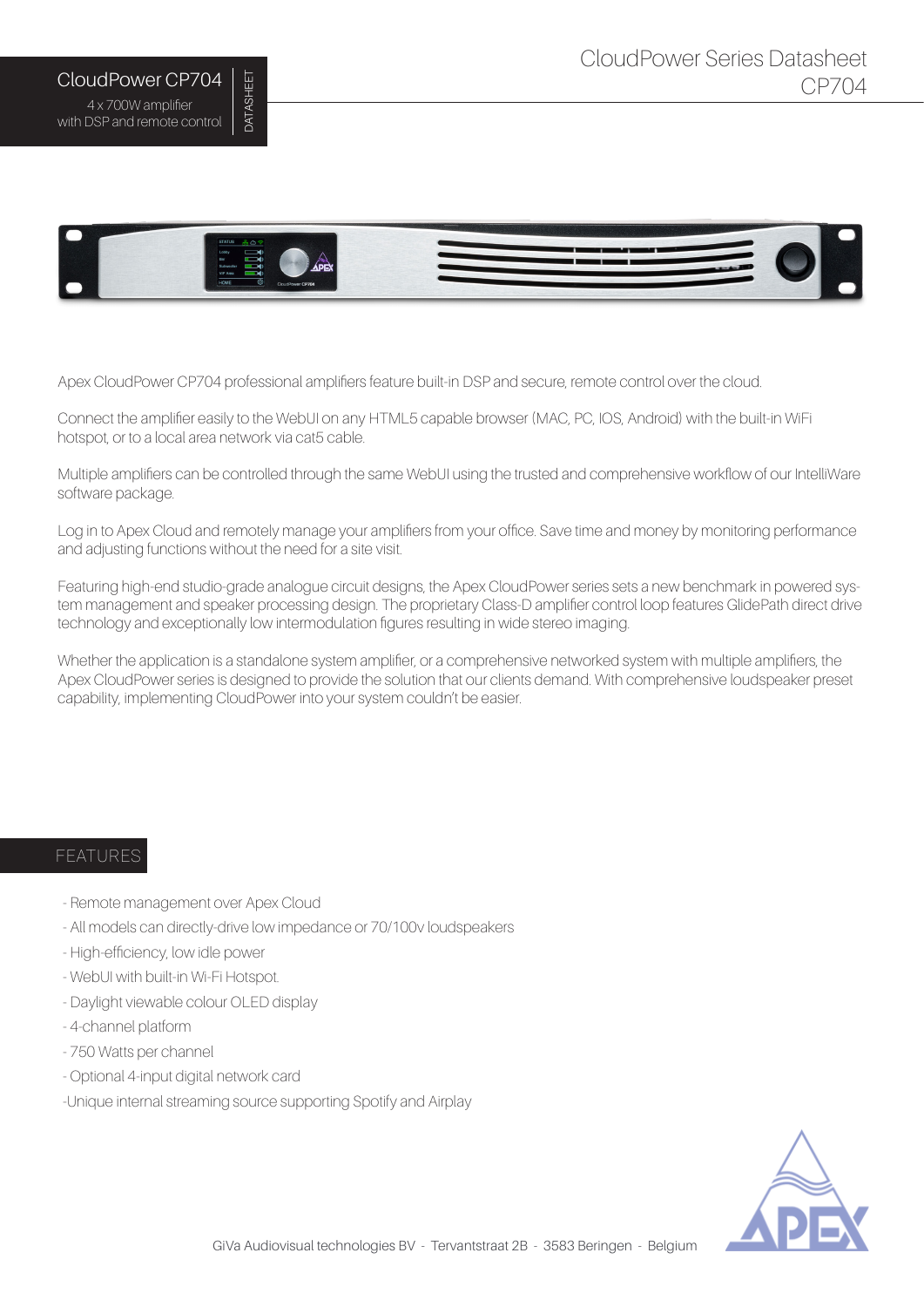DATASHEET

DATASHEET

## SPECIFICATIONS

| Operating conditions                                                                      |                                                                           |
|-------------------------------------------------------------------------------------------|---------------------------------------------------------------------------|
| Temperature                                                                               | 0° to 50° C, 10 to 60 % non-condensing                                    |
| Storage temperature                                                                       | -20° to 70° C                                                             |
| Safety / Compliance                                                                       | CB Cerificate                                                             |
| Amplification and power supply                                                            |                                                                           |
| Amplification class                                                                       | Class D Glide Path technology                                             |
| Power supply model                                                                        | Universal switch mode power supplies with active PFC                      |
| Power Factor                                                                              | > 0,9 above 1/2 P                                                         |
| Mains Rating                                                                              | 100-240V @ 50-60 Hz                                                       |
| <b>Operating Voltage</b>                                                                  | 90-260V                                                                   |
| <b>AC Mains connector</b>                                                                 | IEC C20 Inlet (20 A max), CP1504-3004 Powercon 32A                        |
| Audio Specifications                                                                      |                                                                           |
| Frequency response                                                                        | 1Hz-22kHz                                                                 |
| Distortion THD+N                                                                          | 0,05% @ P/2, 20Hz-20 kHz, 22 kHz BW                                       |
| Noise level (20 Hz - 20 kHz 8 ohm, A-weighted)                                            |                                                                           |
| Latency                                                                                   |                                                                           |
| Phase response                                                                            | $±10$ deg 20hz - 20kHz                                                    |
| <b>DSP</b>                                                                                |                                                                           |
| Digital Signal Processor                                                                  | 64 bit fix point                                                          |
| I/O Routing                                                                               | Flexible Routing matrix                                                   |
| User processing functions per channel                                                     |                                                                           |
| Gain:                                                                                     | $-80$ to $+15dB$ , 0, 1dB steps                                           |
| Polarity:                                                                                 | normal / inverted                                                         |
| Delay:                                                                                    | 0 to 250 ms (Shared between User and Group settings)                      |
| PEQ:                                                                                      | 12 x PEQ. Each PEQ can be set to a choice of 16 filter types (1)          |
| HP/LP filters:                                                                            | Bessel, Butterworth and Linkwitz Riley with slopes from 6 to 48 dB/oct    |
| Limiter:                                                                                  | Peak voltage, RMS voltage                                                 |
| <b>Group processing functions</b>                                                         |                                                                           |
| Six global processing groups overlays which can link any amplifier channel in the network |                                                                           |
| Gain:                                                                                     | $-80$ to $+15dB$ , 0, 1dB steps                                           |
| Polarity:                                                                                 | normal / inverted                                                         |
| Delay:                                                                                    | 0 to 250 ms (Shared between User and Group settings)                      |
| PEQ:                                                                                      | 12 x PEQ. Each PEQ can be set to a choice of 16 filter types (1)          |
| Speaker processing functions                                                              |                                                                           |
| Gain:                                                                                     | $-80$ to $+15dB$ , 0, 1dB steps                                           |
| Polarity:                                                                                 | normal / inverted                                                         |
| Delay:                                                                                    | 0 to 250 ms (Shared between User and Group settings)                      |
| PEQ:                                                                                      | 12 x PEQ. Each PEQ can be set to a choice of 16 filter types (1)          |
| HP/LP filters:                                                                            | Bessel, Butterworth and Linkwitz Riley with slopes from 6 to 48 dB/oct    |
| Limiter:                                                                                  | Peak voltage, RMS voltage                                                 |
| FIR filters:                                                                              | 1024 taps per channel                                                     |
| (1) Filter types:                                                                         |                                                                           |
|                                                                                           | Bell-Sym, Bell-Asym, Notch, Low-Shelf 6dB or 12dB, High-Shelf 6dB or 12dB |
|                                                                                           | All-Pass 90° or 180°, High-Pass 6dB, or 12dB, High-Pass VariQ 12dB,       |
|                                                                                           | Low-Pass 6dB or 12dB, Low-Pass Vari-Q 12dB, Band-Pass                     |

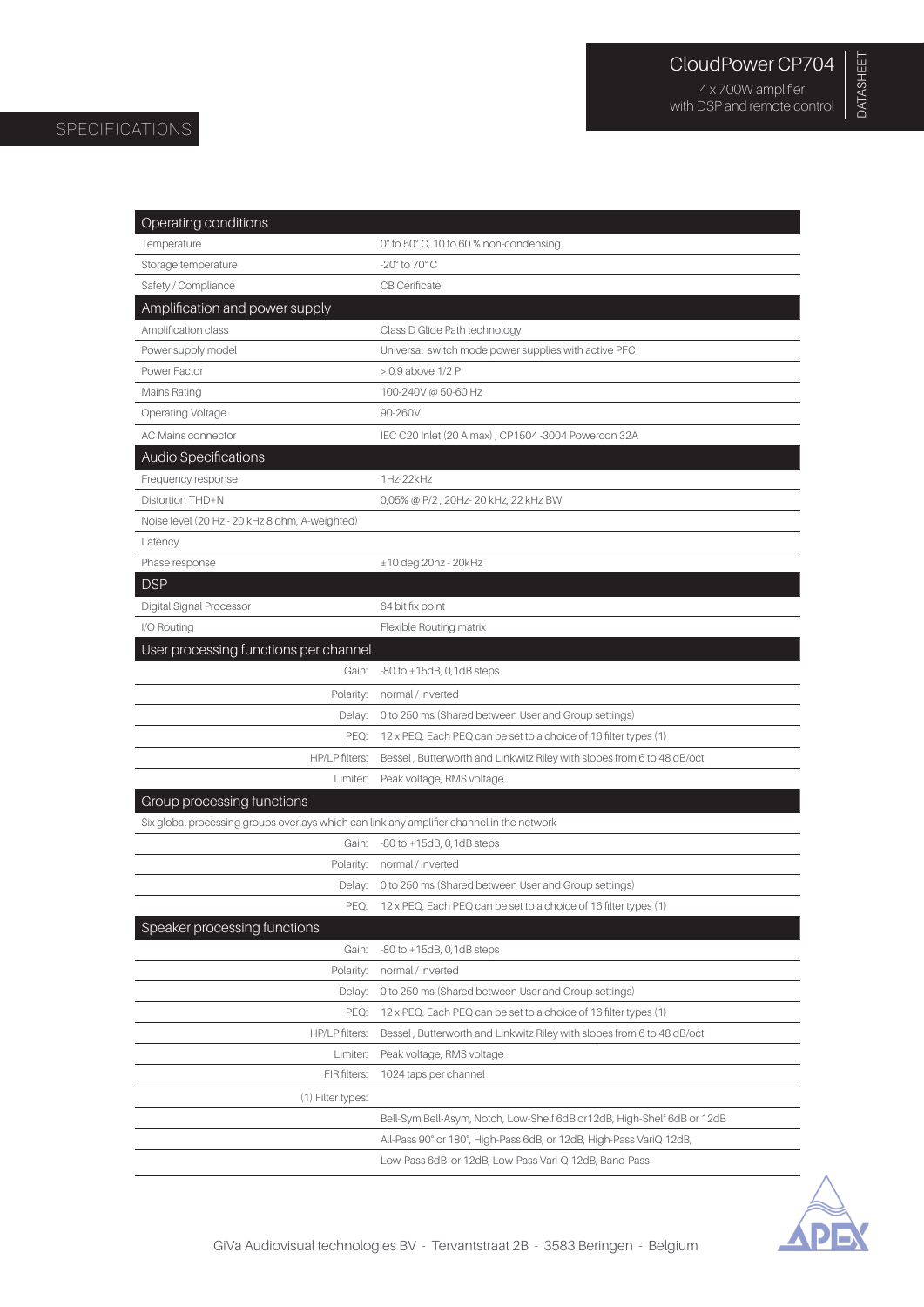| Circuits protection                   |                                                                      |
|---------------------------------------|----------------------------------------------------------------------|
| Mains and power supply                | Under, over voltage, over current protection                         |
| Power outputs                         | DC, Overtemp, Overcurrent limiter, VHF                               |
| Load monitoring                       | Realtime load monitoring and internal pilot tone                     |
| Cooling                               | Cooling fans with temperature control speed                          |
| Inputs                                |                                                                      |
| Analog                                | 4 balanced analog line inputs 4x 3-pin Phoenix                       |
| A/D conversion                        | 32 bit                                                               |
| Input impedance                       | 10 kOhm                                                              |
| Max. input level                      | 21 dBu                                                               |
| <b>Digital</b>                        | Optional digital network card (DANTE or AVB Milan)                   |
| <b>Internal Streaming source</b>      | Two channels internal streaming source supporting Spotify en Airplay |
| Remote control and monitoring         |                                                                      |
| Network connection                    | Single port Ethernet Gigabit interface                               |
| Apex remote control software          | CloudWare                                                            |
| Front panel indicators                |                                                                      |
| Daylight viewable colour OLED display | Real time level, limit and fault indicators                          |

| $\vert$ CP704                           |           |
|-----------------------------------------|-----------|
| Total burst power (all channels driven) | 2800      |
| 2 ohms                                  | 700       |
| 4 ohms                                  | 700       |
| 8 ohms                                  | 500       |
| 16 ohms                                 | 250       |
| <b>Hi-Z70V</b>                          | 280       |
| <b>Hi-Z 100V</b>                        | 140       |
| Max Output Power bridged mode           |           |
| 4 ohms                                  | 1400      |
| 8 ohms                                  | 1400      |
| 16 ohms                                 | 1000      |
| Power and Thermal 115 V                 |           |
| <b>Idle Power</b>                       | 30W       |
| Idle Current Draw                       | 0.3A      |
| Idle Thermal loss                       | 102 BTU/h |
| 1/8 Power @ 4 Ohm Power                 | 375W      |
| 1/8 Power @ 4 Ohm Current Draw          | 3.3A      |
| 1/8 Power @ 4 Ohm Thermal loss          | 682 BTU/h |
| Power and Thermal 230V                  |           |
| <b>Idle Power</b>                       | 30W       |
| Idle Current Draw                       | 0.15A     |
| Idle Thermal loss                       | 102 BTU/h |
| 1/8 Power @ 4 Ohm Power                 | 375W      |
| 1/8 Power @ 4 Ohm Current Draw          | 1.65A     |
| 1/8 Power @ 4 Ohm Thermal loss          | 640 BTU/h |
|                                         |           |